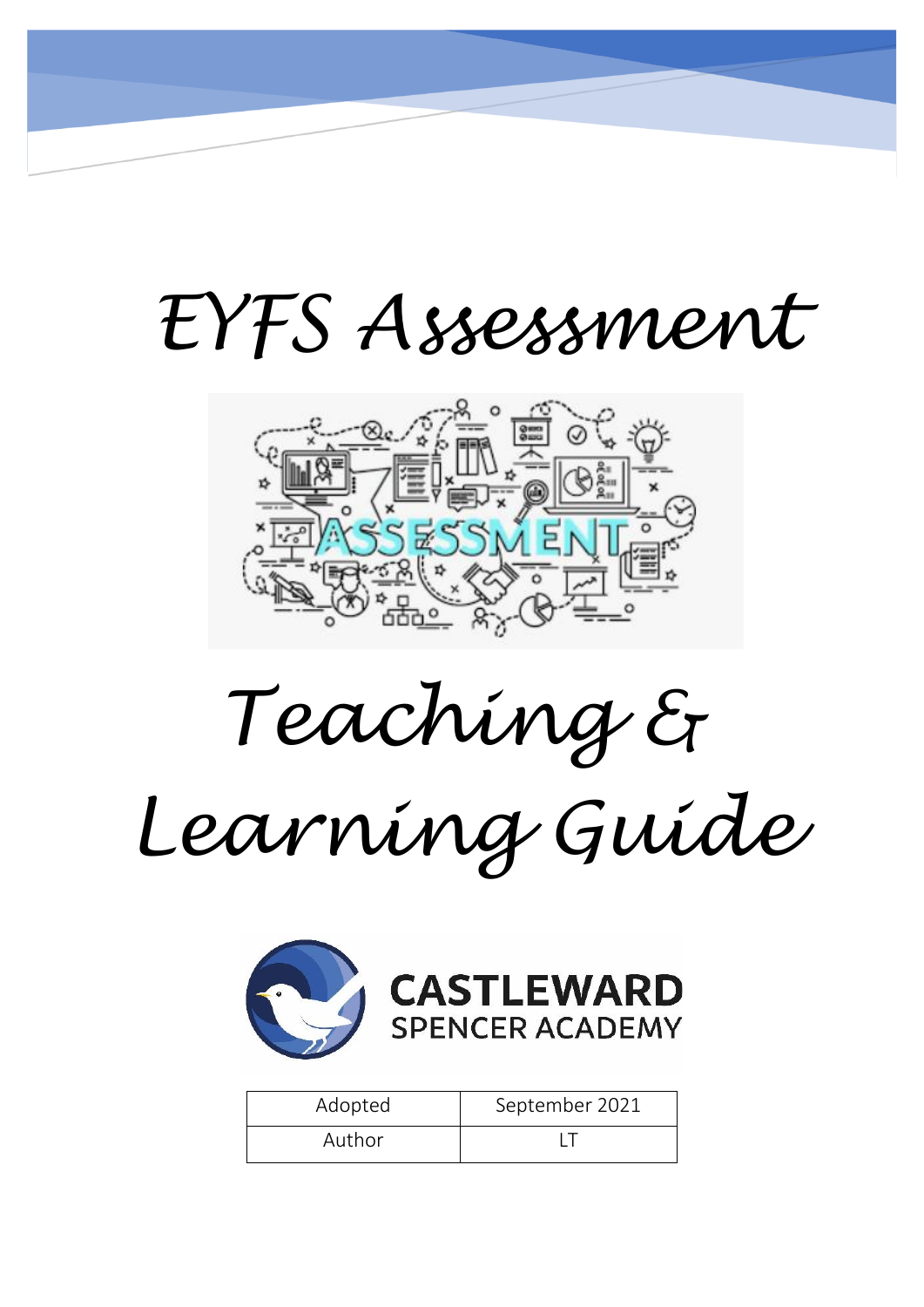# **Assessment**

At Castleward Spencer Acadmey we make regular assessments of children's learning and use this information to ensure that future planning reflects identified needs. Observations take place daily both formally and informally. Those which are more formal are recorded either as snapshot observations which may or may not contain exerts of the child's speech during the observation. These are recorded electronically with the use of tablets and the app "Evidence Me" or handwritten and added to the child's Learning Journey. Observations are referenced to learning and both the Birth to 5 Matters and Development Matters documentation to allow attainment and progress to be shown.

Practitioners use observations and work samples to support their developing knowledge of the child. It informs them of the child's abilities, needs, interests, schemas and learning styles. The observations are then evaluated and used to identify the child's next steps and progress over time. They are then showcased in personal Learning Journey records, which are always available to parents and carers, who are encouraged to comment and contribute with information from home as much as possible.

During FS1 and FS2 the children's learning is referenced to the statements in Development Matters under the following stages of development

- birth to 3
- 3 and 4-year-olds
- children in reception.

There are four assessment points each year;on Entry, Autumn 2, Spring 2, and Summer 2. The children are assessed as being Beginning, Working Towards or Secure at the relevant Age and Stage for each area of learning. These are used to assess attainment and progress. At the end of FS2 (Summer 2) the Early Years Foundation Stage Profile is used alongside Development Matters and the children are assessed against the Early Learning Goals in each area of learning as being Emerging (have not yet met the required standard) or Expected. Those children achieving at least the expected level in the three Prime Areas and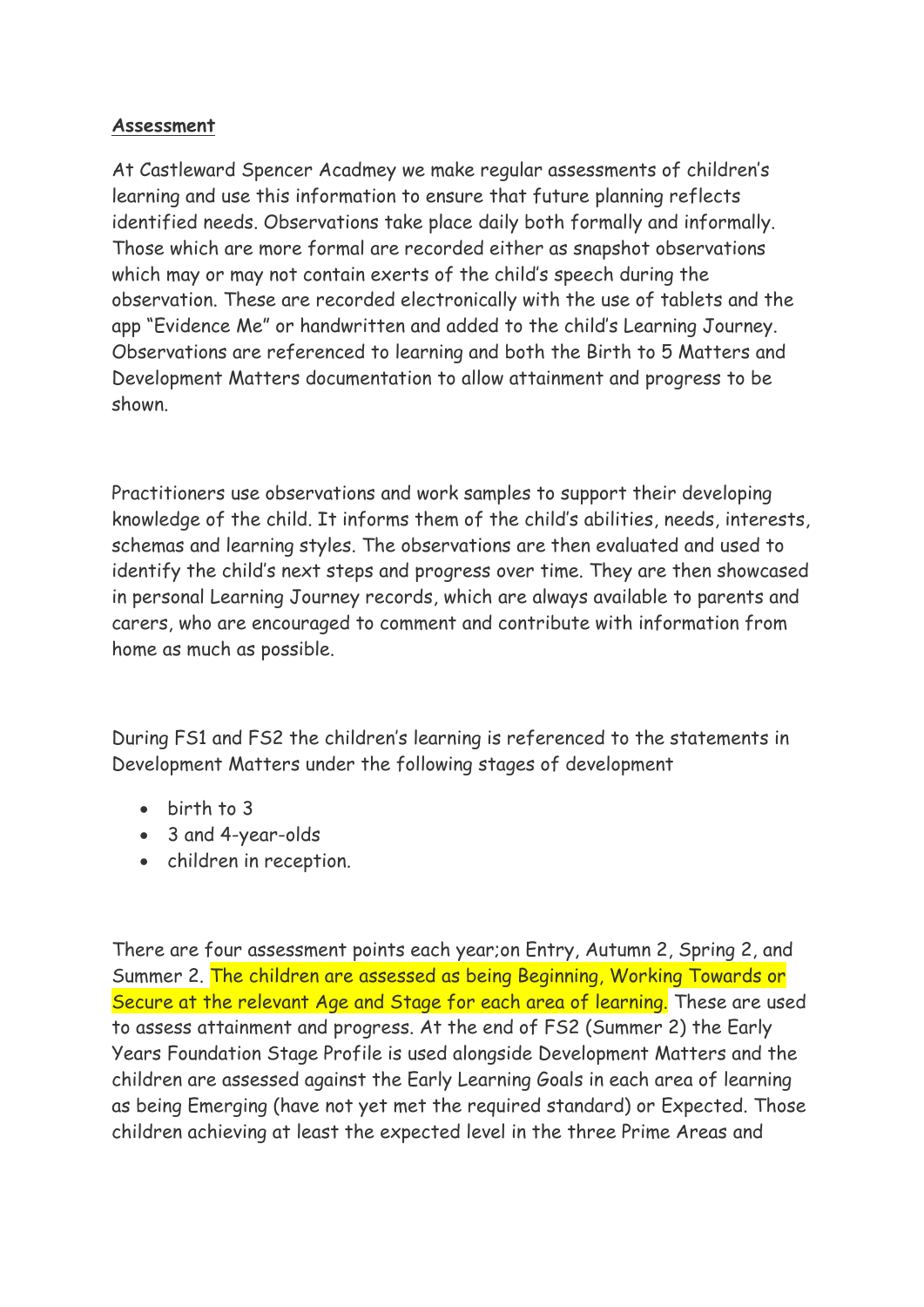Literacy and Mathematics (from the Specific Areas) achieve a Good Level of Development.

#### **Reception Baseline Assessment**

The reception baseline assessment (RBA) is a short and simple check of a child's early literacy, communication, language and maths skills when they begin school, which is statutory for all schools from September 2021. The assessment will form the start of a new measure of how schools are helping their pupils to progress between reception and year 6. During a 20-minute one-to-one session with their teacher or teaching assistant, each child will individually do a number of practical and interactive tasks. They can answer questions verbally or by pointing or moving objects. The tasks are carefully designed to check early maths and early literacy, communication and language skills.

The results will be used at school level to measure the progress of the year group from primary education to year 6. Individual results or scores for each child are not kept. However teachers will receive a series of short, narrative statements on how each child did to help them plan teaching and learning in the first term of school. There will be no published score.



# **Planning for learning cycle**

#### **Observations**

'Practitioners should complete their own day-to-day observations about children's progress and observations. Assessment should not entail prolonged breaks from interaction with children, nor require excessive paperwork. Paperwork should be limited to that which is absolutely necessary to promote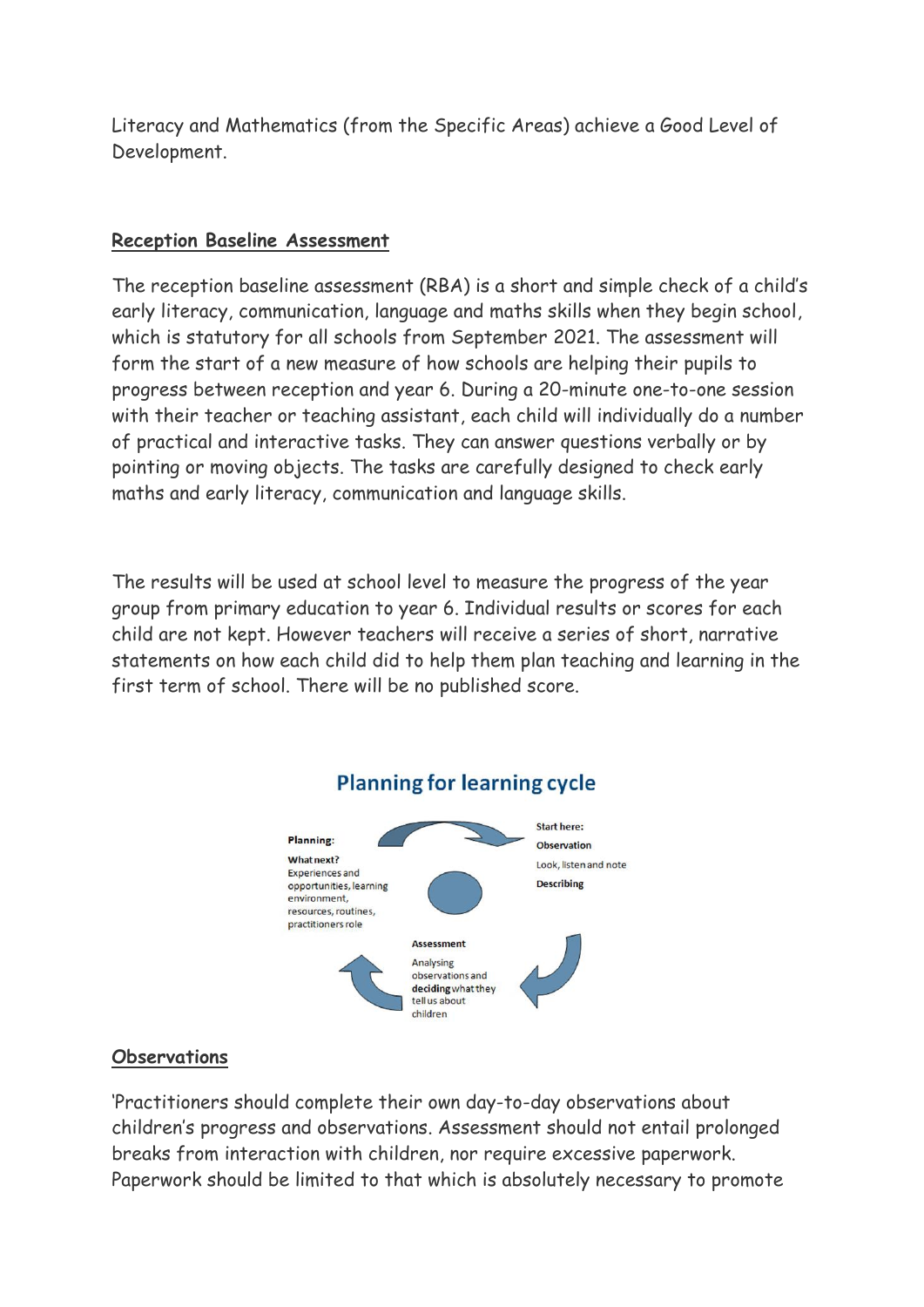children's successful learning and development.' Here, the focus is on shortterm observations which ensure that all children are observed on a regular basis. An observation needs to be of something that is significant to an individual – a 'wow' moment – not a tick list.

Each observation has a clear storyline. They begin with a spark of interest, are followed by a pursuit of that interest, and then finish with some sort of completion of the whole journey. In between, practitioners might have facilitated an extending of that interest, conversations, or new ideas. The best way to identify a great topic for observation is by identifying that clear spark and the follow up of that spark to its conclusion. That is what tells you a learning experience has taken place.

# **What is observation?**

- Watching
- Listening
- Noticing what children are doing as a whole their personality, behaviour, what they say, and their learning
- Noticing how they respond to the setting, to different approaches, to different people
- Noticing how they respond to new experiences, signs of how they are feeling

#### **Why observe?**

We gather essential information about the children:

- their individuality
- their stage of development
- their interests
- their needs and
- their learning styles

This gives us information to share with parents and an insight into the received curriculum, thereby challenging assumptions. The observation needs to add value and not be an end in itself. It is crucial that all members of the team are involved in the observation process, as children respond differently depending on the adult, and adults pick up on different aspects of learning.

At the beginning of each week, practitioners discuss who their focused children are going to be for the week. This will allow ample time to be with these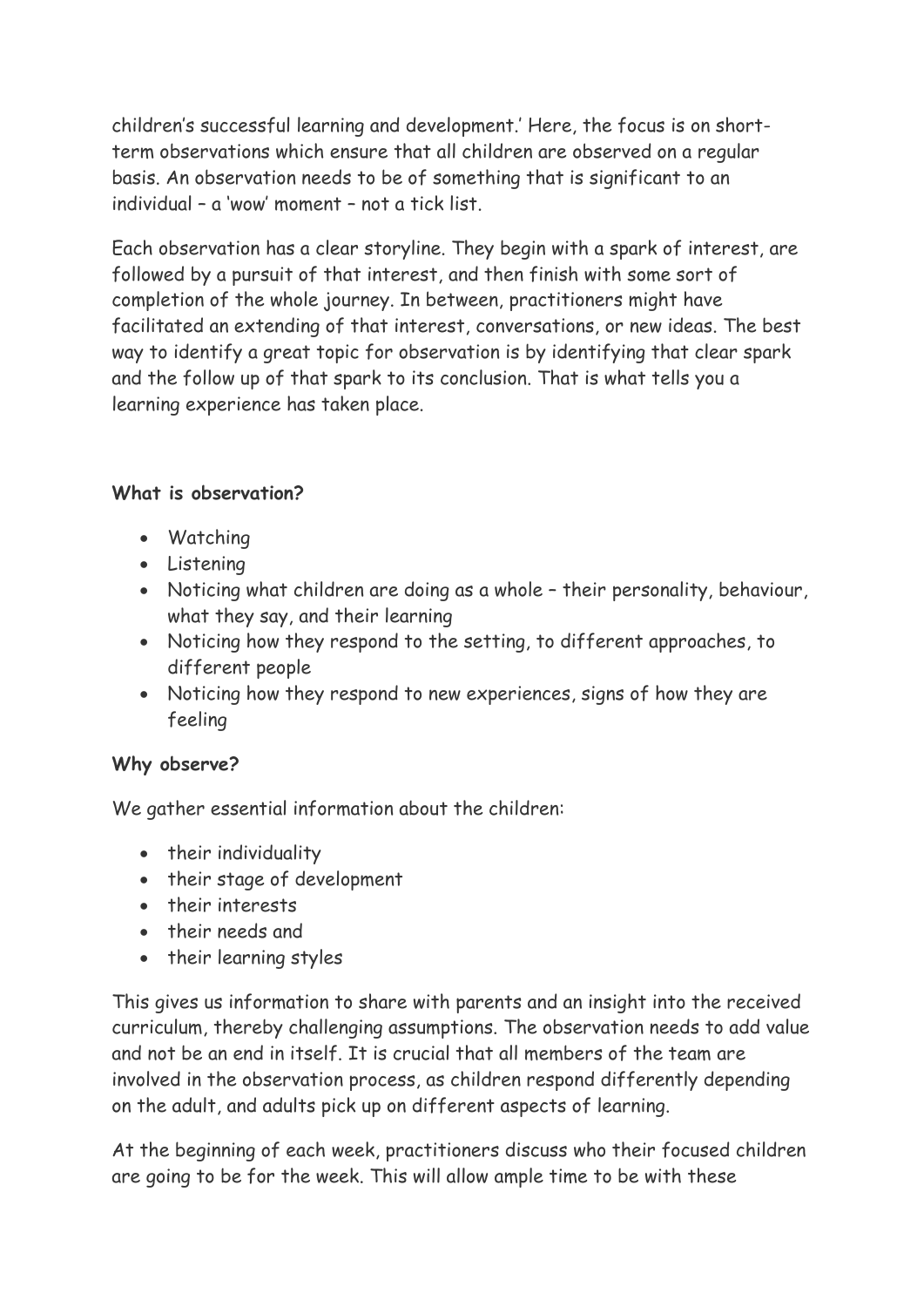children, playing, exploring, and observing throughout the week, ensuring that the focused children have been observed during a variety of self-initiated or adult initiated challenges.

Observations and evidence are finalised by the end of each session either by being stuck into the child's learning journey or uploaded to Evidence Me. Practitioners set aside time to reflect and discuss what happened during the day, who was doing what and where, and how this can be developed the next day to extend learning opportunities. Practitioners use the Coverage Tracker Report on Evidence Me to monitor observations, to ensure that there is coverage and that children have access to all areas of learning. This is then used to inform planning, as the provision is evaluated to consider where the learning is happening and what areas are being covered, which less so.

Practitioners consider the following questions:

- What have I observed?
- Why was it important?
- How has it improved my knowledge of the child?

Observations should show 'significant' moments in the child's learning. If it is something that has been noted before then it is not necessary to repeat again.



# **What does a good observation look like at CWSA?**

**Describe-** A good observation describes the interaction that is taking place between the child and either another child, an adult, or an object. The observation should be descriptive and tell the full story of the interaction. Practitioners focus on the length of time that the child was engaged in the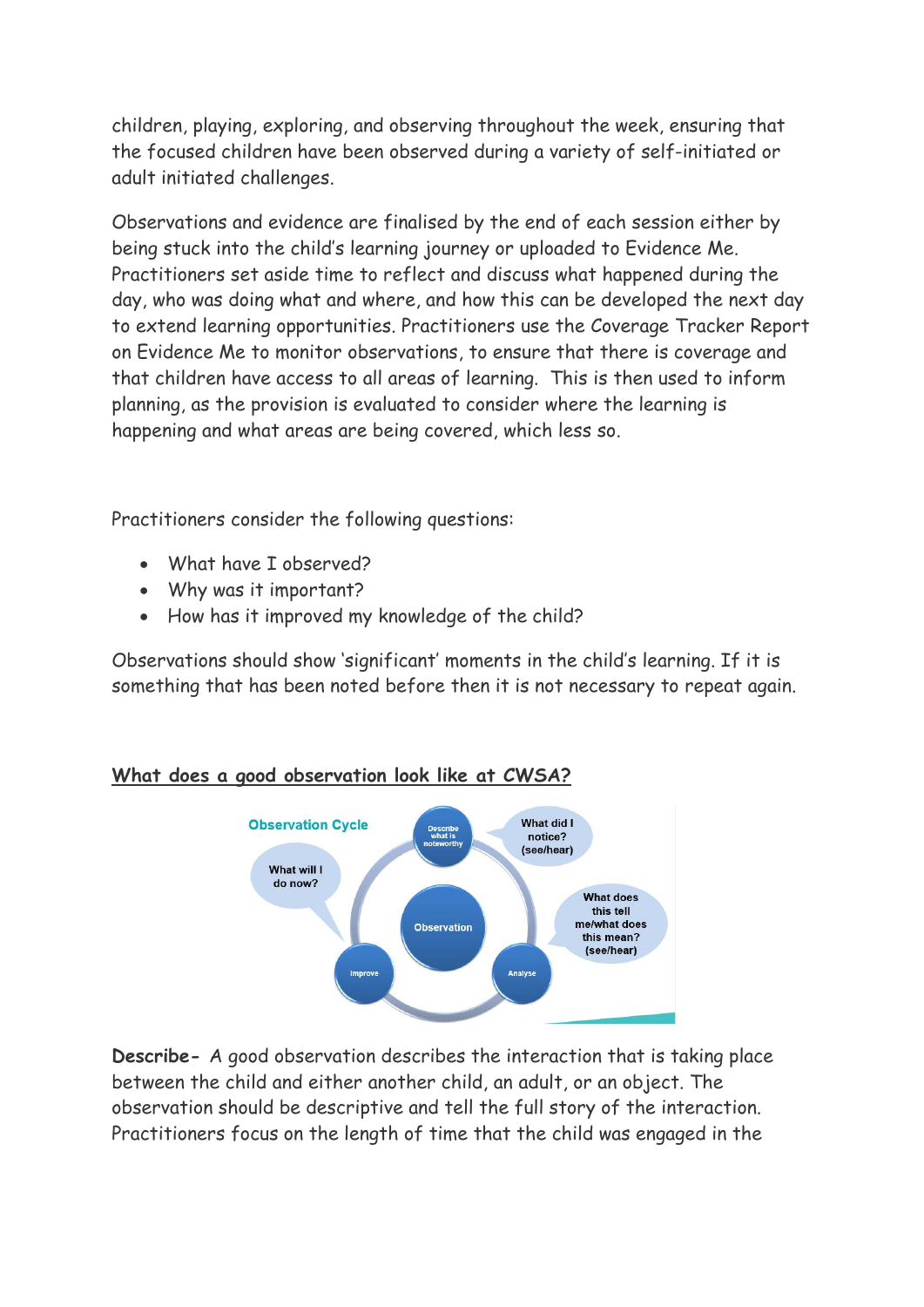activity, write exactly what they were doing, with details about resources and words they used and consider what does this mean for the child's learning?

Using the child's voice is a great way to show how the child has engaged with their learning. Quoting the child is a very effective way to do this as it clearly shows the child's ideas, thought processes and how they are engaging with others around them. They are always recorded in a non-biased, context free, non-judgemental, and factual way.

**Look for progress-** Good observations give a clear insight into the child's learning and, over time, they should show progression.

When observing a child, we look for:

- New skills that the child demonstrates that have not been seen in previous observations
- Learning which builds upon skills or knowledge
- Interests that the child demonstrates
- How they are showing the characteristics of effective learning in their play.

The [Characteristics of Effective Learning p](https://www.twinkl.co.uk/resource/t-c-770-eyfs-characteristics-of-effective-learning-display-poster)oster, provides suggestions as to what adults can do, as well as the ideas of what resources can be provided within the setting, to encourage children to become fully engaged in their learning.

We also acknowledge if there are areas that a child is having difficulty with, in order to be able to provide opportunities to rectify this. Planning is amended to consider skills that the child would benefit from practising, such as counting or fine motor skills. For example, whilst observing a child using the construction toys it is observed that the child is finding it difficult to fasten the small pieces together, this would then be recorded as a next step. The planning would then be adapted so that either later that day, or later in the week, fine motor skills activities would be provided to encourage the child to build the muscles in their hands to make fastening small objects easier.

**A reflective adult-**Practitioners at CWSA acknowledge the importance of their role in observations. In order to move the children's learning on, it is important that practitioners are able to: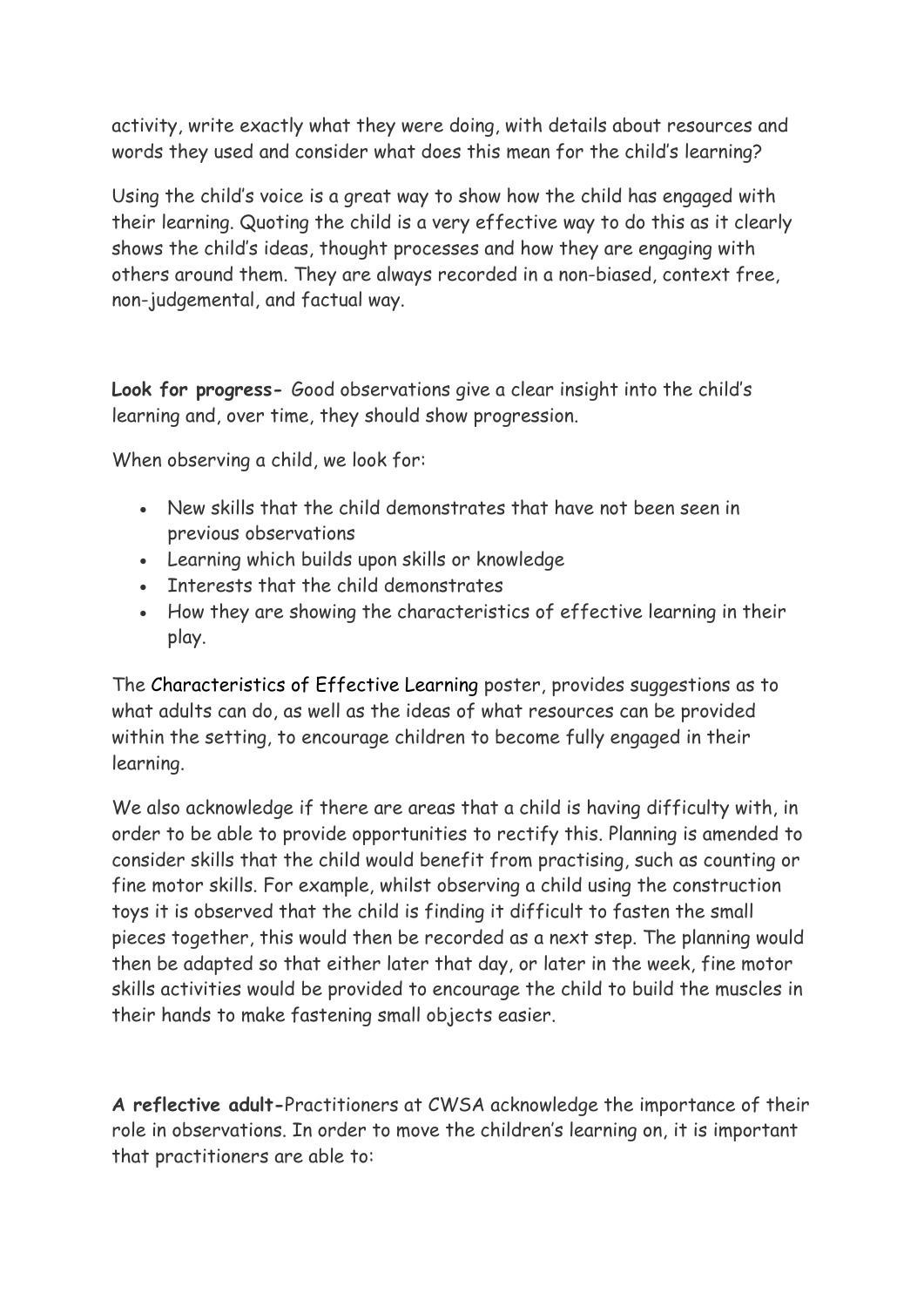- Recognise the learning that the child is engaged in
- Scaffold the learning of the child to get the best of the 'teachable moment'
- Use open-ended questioning to help the child provide their reasoning and ideas.

Staff are encouraged to use the lanyard-sized questioning prompts available to help structure open-ended questions and ensure that accurate objectives and next steps are identified.

# **How are observations used to support learning at CWSA?**

It is important to remember that observation is not just a box-ticking exercise. The purpose is to provide information, such as next steps that help to inform decision making for planning in the setting, so that practitioners can move the child's learning on as quickly as possible. The insights that observations provide, such as the child's interests, skill progression or barriers to learning are vital for setting up provision that reflects the individual child's learning needs.

The more the learning is tailored to the individual, by reflecting on their next steps from observations, the further the child will be able to go on their learning journey in the EYFS.

# **Next steps**

**Child development-** Once the child's current developmental stage has been determined from observations, the next step can be formed using the practitioner's knowledge of child development, supported by the next steps in the EYFS. Practitioners are aware that these steps may be too large or too small for the child. This will be especially true for children who have special educational needs or who are gifted and talented.

**Extending an interest-** If a clear interest has been identified from the observations it can be scaffolded and extended. This may be through further, similar activities such as extending an interest in fire engines into other transport vehicles or into people who help us. This is a good next step for a child who has a strong interest, such as a schema. Activities that link to the child's interest may be used to encourage children to access different areas of the curriculum. For example, the interest in fire engines could be extended to water play by introducing hoses outdoors or extended to numbers by introducing the idea of phoning 999.